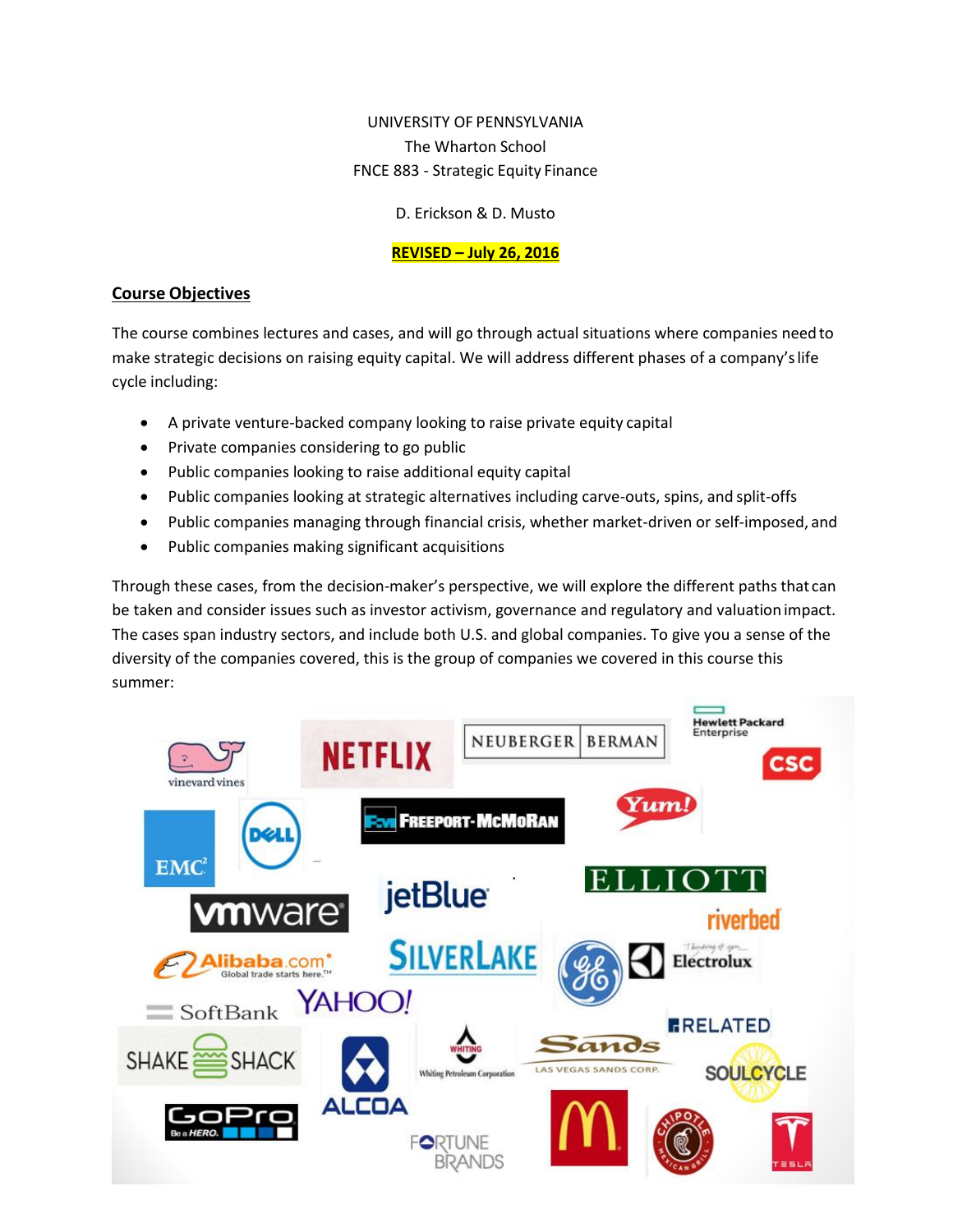While the markets were not cooperative this spring to discuss "live" deals in the market, we hope to be able to do that during this fall's term.

Additionally, to broaden the discussion, we will also have a few guest speakers through the term to provide different perspectives. This term we have the pleasure of having several Wharton alums speaking during the term including a group of venture capital partners from leading VCs in the Bay area as well as a leading activist in the US, who has been involved with companies such as BMC Software, Citrix Systems, EMC, Network Appliance, and Riverbed Software.

Ideally, the course is designed for those that are looking at careers in corporate finance, investment banking, and private equity/venture capital, as well as those that may be looking to start theirown ventures.

#### **Prerequisites**

Corporate Finance.

#### **Grading**

The course grading will have three components: 1) two case assignments (will each count as 20% ofyour grade for the term); 2) class engagement (30%), including 20% for quizzes (dates TBD); and 3) final group project (30% of the term grade). Students will prepare to discuss all cases, but only the two will be handed in.

The two group case assignments will be assigned during class, and will be due at the beginning of class (the following week). All group assignments, as well as the final group project, will be graded on overall quality, as well as relative to the other groups' submissions.

As the course is case-driven, class engagement is important. While class attendance is a factor, quality, not quantity, of participation and contribution to class discussion will be valued.

The group project will be assigned halfway through the term, and will culminate with a finalgroup presentation during the last week of the course. This timing will provide that we have coveredthe content that you will cover in your presentation, as well as give you adequate time to prepare.

It is important to note that all assignments and projects will be based on content that we will have already covered in the course. That having been said, if there are questions on content throughout the term, please reach out to usassoon as possible. As it is more difficult to have office hours for SF courses, we are going to make a few dedicated hours each week to make ourselves available for calls. As we only meet seven discrete days during the term, the course moves very quickly. So, don't wait until the end, as we expect the knowledge gained will be cumulative; so if you have questions early in the term, it likely won't get easier as the termprogresses.

#### **Course Materials/Canvas site**

While there is no dedicated text for the course, there is a combination of cases, teaching notes, and other materials that we use through the term. As a result, we rely heavily on the Canvas site to post material. Unfortunately, there are a few structural limitations on Canvas that may make it difficult to navigate (i.e., cases that are published/copyright protected that need to be purchased such as HBS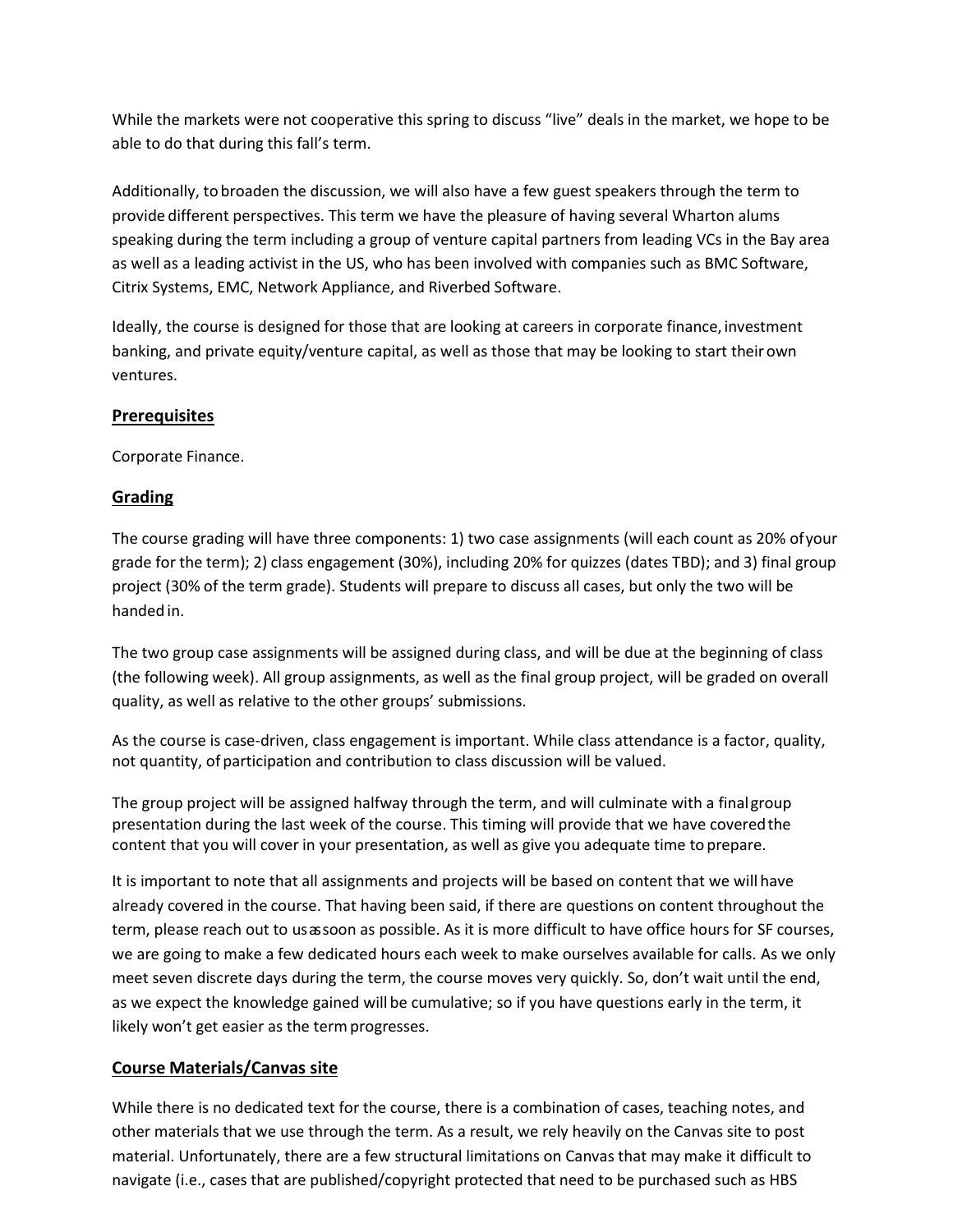cases need to be on Study.net; while cases we have developed that haven't been published can't utilize Study.net but can be posted elsewhere.

Because of this, in the syllabus, we try to identify where the cases are located to ease navigation. In the syllabus, cases are identified in **Bold** if they are posted in the **Study.net** section of Canvas; while cases/materials identified in *Italics* will be posted in a section called "Documents for Class" posted in the **Files** section.

There also may be something topical (e.g. a recent deal) that happens in the market during the term; if so, we will post an **Announcement** on Canvas a few days before class. While we may discuss it in the subsequent class, you will not be held accountable for preparation unless we explicitly mention it in an announcement.

Given our reliance on Canvas for this course, we would suggest getting the Canvas app (if you don't already have it) for your mobile devices to stay current with developments.

Additionally, we have posted lots of additional material on the Canvas site such as prospectuses, research reports, and background materials on topics including Activism, Private Equity and Venture Capital. These are posted as an "FYI" for those that are interested, unless we explicitly state that you should focus on a specific document for class and we will post in "Documents for Class."

FNCE 883-41 $w >$  Files  $>$  Documents for Class 2016B (Summer 2016)  $=$ Home Announcements  $\overline{\mathbf{Q}}$ 0 items selected Search for files Assignments **Files**  $\blacktriangleright$  FNCE 883 (41 West) - Summer 201 Name  $\triangle$ Announcement Attachments Study.Net Class 1 - For May 6th (A) Materials Background Readings  $\blacktriangleright$   $\blacktriangleright$  Cases Discussions Class 2 - For May 6th (B) Documents for Class Grades Class 1 - For May 6th (A) Class 3 - For May 7th (A) People ▶ Lass 2 - For May 6th (B)  $\blacktriangleright$  Class 3 - For May 7th (A) Pages Class 4 - For May 7th (B)  $\blacktriangleright$   $\blacktriangleright$  Class 4 - For May 7th (B) Syllabus Class 5 - For June 3rd Class 5 - For June 3rd Quizzes  $\triangleright$  Class 6 - For June 4th (A)  $\rightarrow$   $\equiv$  Class 7 - For June 4th (B) Modules Class 6 - For June 4th (A)  $\triangleright$  Class 8 - For June 17th (A) Conferences Class 9 - For June 17th (B) Class 7 - For June 4th (B) Class Recordings Class 10 - For June 18th (A)  $\triangleright$  Class 11 - For June 18th (B) Class 8 - For June 17th (A) Collaborations ▶ • Optional - Extra Materials Chat Instructor Folder Class 9 - For June 17th (B) Outcomes IPO Process Materials Class 10 - For June 18th (A) Settings  $\blacktriangleright$   $\blacktriangleright$  Notes Prospectuses Class 11 - For June 18th (B) Research - IPO Initiations  $\blacktriangleright$   $\blacksquare$  Slides Optional - Extra Materials  $\triangleright$   $\blacksquare$  Syllabus

#### The following is an illustrative screenshot from the 2016 WEMBA Summer FNCE 883 course: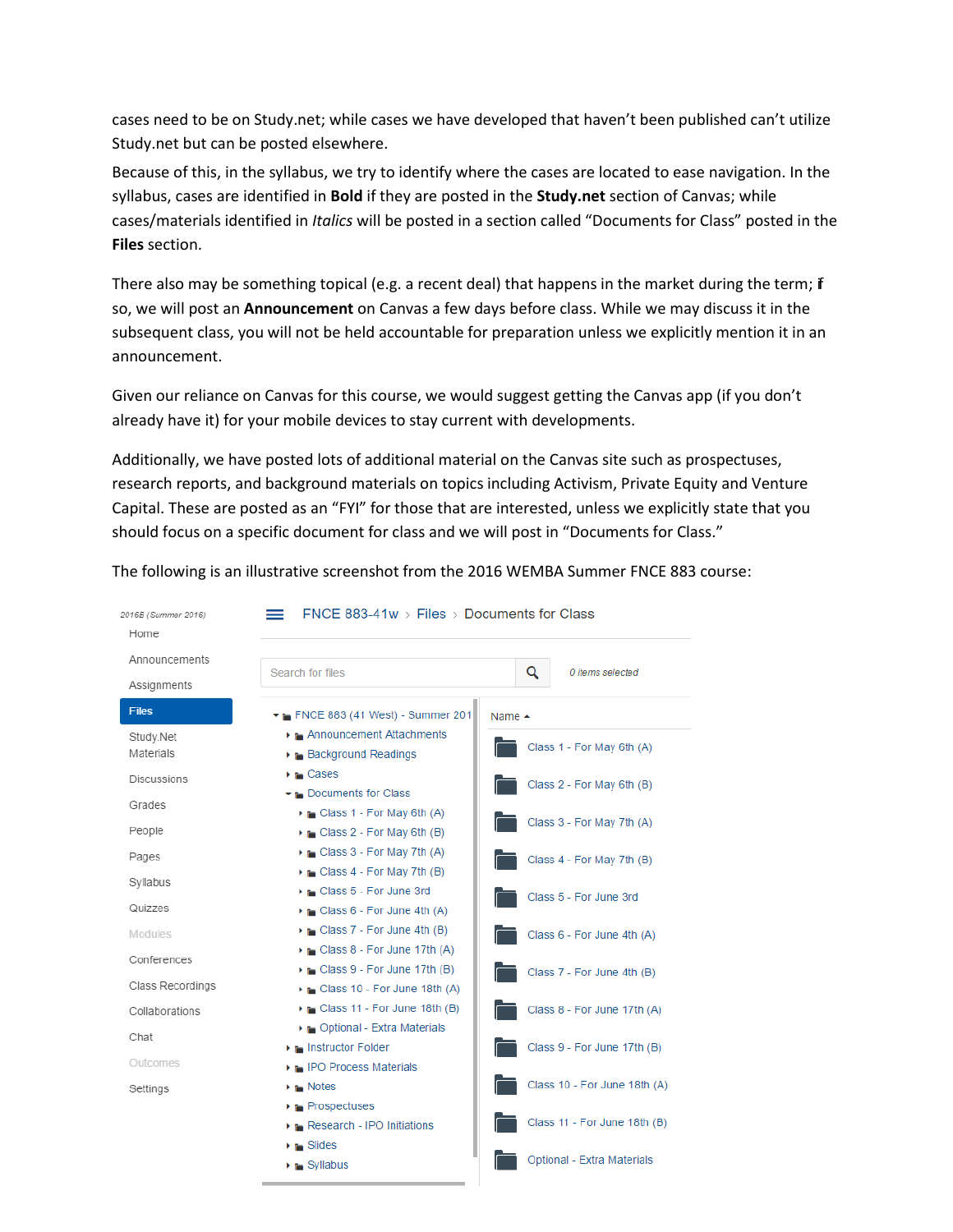# **Attendance and other Course Etiquette**

You will be expected to attend each class, except for the last week. The last week will only be forthe final group presentation, and you will only be expected to attend for your group's presentation slot. These specific slot times will be determined later in the term. If you are unable to attend class, please give us advance notice to get it excused (unless in the case of illness/family emergency). Quizzes, given in class, will not be made up unless the absence from class was excused.

If youare unable to attend your group presentation slot, a mutually agreeable time will need to be determined for both your team and us; so please make every effort to make your group presentation slot.

Cases and readings will be assigned for each class. Please be prepared to actively participate ineach class, and be professional and courteous to your classmates.

#### **Office Hours**

Given the logistics of the course, email is probably easiest to schedule a convenient time to connect: David Erickson at [davider@wharton.upenn.edu](mailto:davider@wharton.upenn.edu) David Musto a[t musto@wharton.upenn.edu](mailto:musto@wharton.upenn.edu)

Additionally, we will also have "office hours" (dedicated times we are available for questions).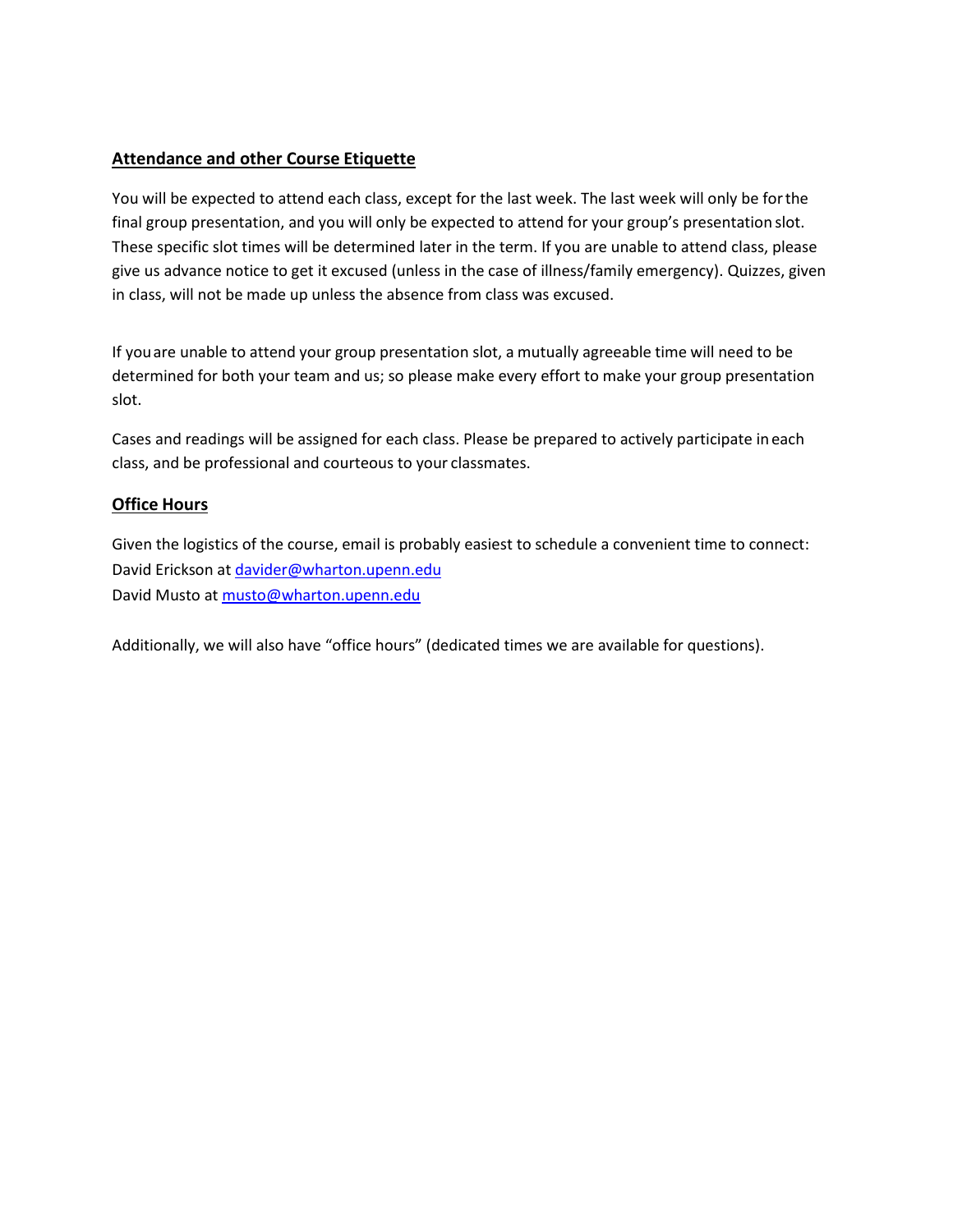# **Week-by-week Tentative Syllabus**

| <b>CLASS</b>              | <b>TOPICS</b>                                                                                                                                                                                                                                                                             |
|---------------------------|-------------------------------------------------------------------------------------------------------------------------------------------------------------------------------------------------------------------------------------------------------------------------------------------|
| 1-Thursday, October 13    | Course Introduction<br><b>Market Overview Lecture</b><br>Introduction to Deals: Prospectuses & Research<br>$\bullet$                                                                                                                                                                      |
| 2-Thursday, October 13    | The Venture Capital Market<br>٠<br>Guest Speakers: Trevor Oelschig, Partner,<br>Bessemer Venture Partners; Jason Stoffer, Partner,<br>Maveron; Rama Sekhar, Norwest Venture<br>Partners; Arif Janmohamed, Lightspeed Venture<br>Partners; Neill Occhiogrosso, Costanoa Venture<br>Capital |
| 3 - Thursday, October 20  | Overview of Going Public Decision<br>Discuss Neuberger Berman case<br>Discuss Shake Shack (A) case<br>$\bullet$<br>Discuss Vineyard Vines & SoulCycle "vignettes"<br>$\bullet$                                                                                                            |
| 4 - Thursday, October 20  | IPO Process & Analysis Lecture<br>Discuss Note on IPO Analysis<br>Discuss Jet Blue IPO case<br>$\bullet$<br>Discuss UnderArmour IPO Case<br>$\bullet$                                                                                                                                     |
| 5-Thursday, October 27    | IPO Assignment is Due<br>$\bullet$<br>Discuss Alibaba IPO case<br><b>International Markets Lecture</b>                                                                                                                                                                                    |
| 6 - Thursday, October 27  | <b>Financing Decisions Lecture</b><br>٠<br>Discuss Note on Raising Equity and Equity-linked<br>Capital<br>Discuss Jet Blue Financing case<br>٠                                                                                                                                            |
| 7 - Thursday, November 3  | Private Equity Market Overview<br>٠<br>[Guest Speaker TBD]                                                                                                                                                                                                                                |
| 8 - Thursday, November 3  | <b>Strategic Alternatives Lecture</b><br>Discuss Note on Strategic Alternatives<br>Discuss EMC-VMware and McDonald's-Chipotle<br>cases                                                                                                                                                    |
| 9 - Tuesday, November 15  | Alcoa Assignment is Due<br><b>Financial Crises Lecture</b><br>Discuss Alcoa & Netflix cases                                                                                                                                                                                               |
| 10 - Tuesday, November 15 | <b>Activist Market Overview</b><br>$\bullet$<br>Guest Speaker: Jesse Cohn, Head of US Activism,<br><b>Elliott Management</b><br><b>Discuss Elliott-Riverbed case</b>                                                                                                                      |